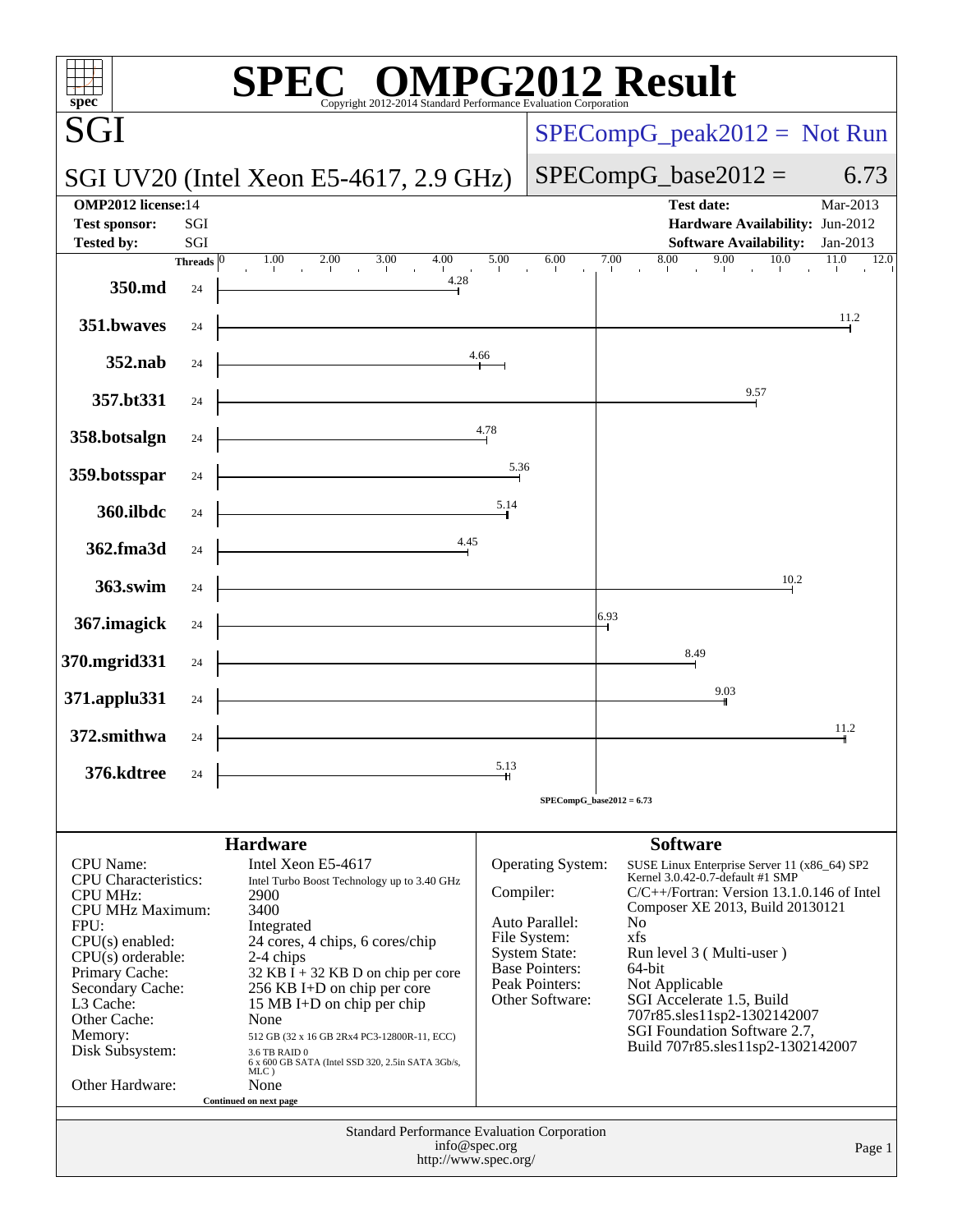# **[SPEC OMPG2012 Result](http://www.spec.org/auto/omp2012/Docs/result-fields.html#SPECOMPG2012Result)**

[SPECompG\\_peak2012 =](http://www.spec.org/auto/omp2012/Docs/result-fields.html#SPECompGpeak2012) Not Run

 $SPECompG_base2012 = 6.73$  $SPECompG_base2012 = 6.73$ 

## SGI UV20 (Intel Xeon E5-4617, 2.9 GHz)

SGI

[Base Threads Run:](http://www.spec.org/auto/omp2012/Docs/result-fields.html#BaseThreadsRun) 24 [Minimum Peak Threads:](http://www.spec.org/auto/omp2012/Docs/result-fields.html#MinimumPeakThreads) --

[Maximum Peak Threads:](http://www.spec.org/auto/omp2012/Docs/result-fields.html#MaximumPeakThreads) --

| <b>OMP2012 license:14</b> |     |  |  | <b>Test date:</b>                      | Mar-2013 |
|---------------------------|-----|--|--|----------------------------------------|----------|
| <b>Test sponsor:</b>      | SGI |  |  | <b>Hardware Availability: Jun-2012</b> |          |

**[Tested by:](http://www.spec.org/auto/omp2012/Docs/result-fields.html#Testedby)** SGI SOL SERVICE SERVICE SERVICE 2013

#### **[Results Table](http://www.spec.org/auto/omp2012/Docs/result-fields.html#ResultsTable)**

|                                                                                                          | <b>Base</b> |                 |       |                |       |                |             | <b>Peak</b> |                        |              |                |              |                |              |
|----------------------------------------------------------------------------------------------------------|-------------|-----------------|-------|----------------|-------|----------------|-------------|-------------|------------------------|--------------|----------------|--------------|----------------|--------------|
| <b>Benchmark</b>                                                                                         |             | Threads Seconds | Ratio | <b>Seconds</b> | Ratio | <b>Seconds</b> | Ratio       |             | <b>Threads Seconds</b> | <b>Ratio</b> | <b>Seconds</b> | <b>Ratio</b> | <b>Seconds</b> | <b>Ratio</b> |
| 350.md                                                                                                   | 24          | 1082            | 4.28  | 1080           | 4.29  | 1084           | 4.27        |             |                        |              |                |              |                |              |
| 351.bwaves                                                                                               | 24          | 403             | 11.3  | 403            | 11.2  | 403            | 11.2        |             |                        |              |                |              |                |              |
| $352$ .nab                                                                                               | 24          | 835             | 4.66  | 762            | 5.11  | 836            | 4.65        |             |                        |              |                |              |                |              |
| 357.bt331                                                                                                | 24          | <u>495</u>      | 9.57  | 495            | 9.58  | 495            | 9.57        |             |                        |              |                |              |                |              |
| 358.botsalgn                                                                                             | 24          | 910             | 4.78  | 910            | 4.78  | 910            | 4.78        |             |                        |              |                |              |                |              |
| 359.botsspar                                                                                             | 24          | 979             | 5.36  | 979            | 5.36  | 979            | 5.36        |             |                        |              |                |              |                |              |
| $360$ .ilbdc                                                                                             | 24          | 689             | 5.16  | 694            | 5.13  | 692            | 5.14        |             |                        |              |                |              |                |              |
| 362.fma3d                                                                                                | 24          | 855             | 4.44  | 855            | 4.45  | 855            | 4.45        |             |                        |              |                |              |                |              |
| $363$ .swim                                                                                              | 24          | 443             | 10.2  | 444            | 10.2  | 444            | 10.2        |             |                        |              |                |              |                |              |
| 367.imagick                                                                                              | 24          | 1014            | 6.93  | 1014           | 6.93  | 1013           | 6.94        |             |                        |              |                |              |                |              |
| 370.mgrid331                                                                                             | 24          | 520             | 8.49  | 520            | 8.49  | 521            | 8.49        |             |                        |              |                |              |                |              |
| 371.applu331                                                                                             | 24          | 670             | 9.05  | 673            | 9.00  | 671            | 9.03        |             |                        |              |                |              |                |              |
| 372.smithwa                                                                                              | 24          | 480             | 11.2  | 481            | 11.1  | 480            | <u>11.2</u> |             |                        |              |                |              |                |              |
| 376.kdtree                                                                                               | 24          | 877             | 5.13  | 879            | 5.12  | 868            | 5.19        |             |                        |              |                |              |                |              |
| Results appear in the order in which they were run. Bold underlined text indicates a median measurement. |             |                 |       |                |       |                |             |             |                        |              |                |              |                |              |

## **[Submit Notes](http://www.spec.org/auto/omp2012/Docs/result-fields.html#SubmitNotes)**

The config file option 'submit' was used. For all benchmarks threads were bound to cores using the following submit command: dplace -x2 \$command This binds threads in order of creation, beginning with the master thread on logical cpu 0, the first slave thread on logical cpu 1, and so on. The -x2 flag instructs dplace to skip placement of the lightweight OpenMP monitor thread, which is created prior to the slave threads.

## **[Operating System Notes](http://www.spec.org/auto/omp2012/Docs/result-fields.html#OperatingSystemNotes)**

 export KMP\_AFFINITY=disabled export KMP\_STACKSIZE=200M export KMP\_LIBRARY=turnaround export KMP\_BLOCKTIME=infinite export OMP\_DYNAMIC=FALSE limit -s unlimited

> Standard Performance Evaluation Corporation [info@spec.org](mailto:info@spec.org) <http://www.spec.org/>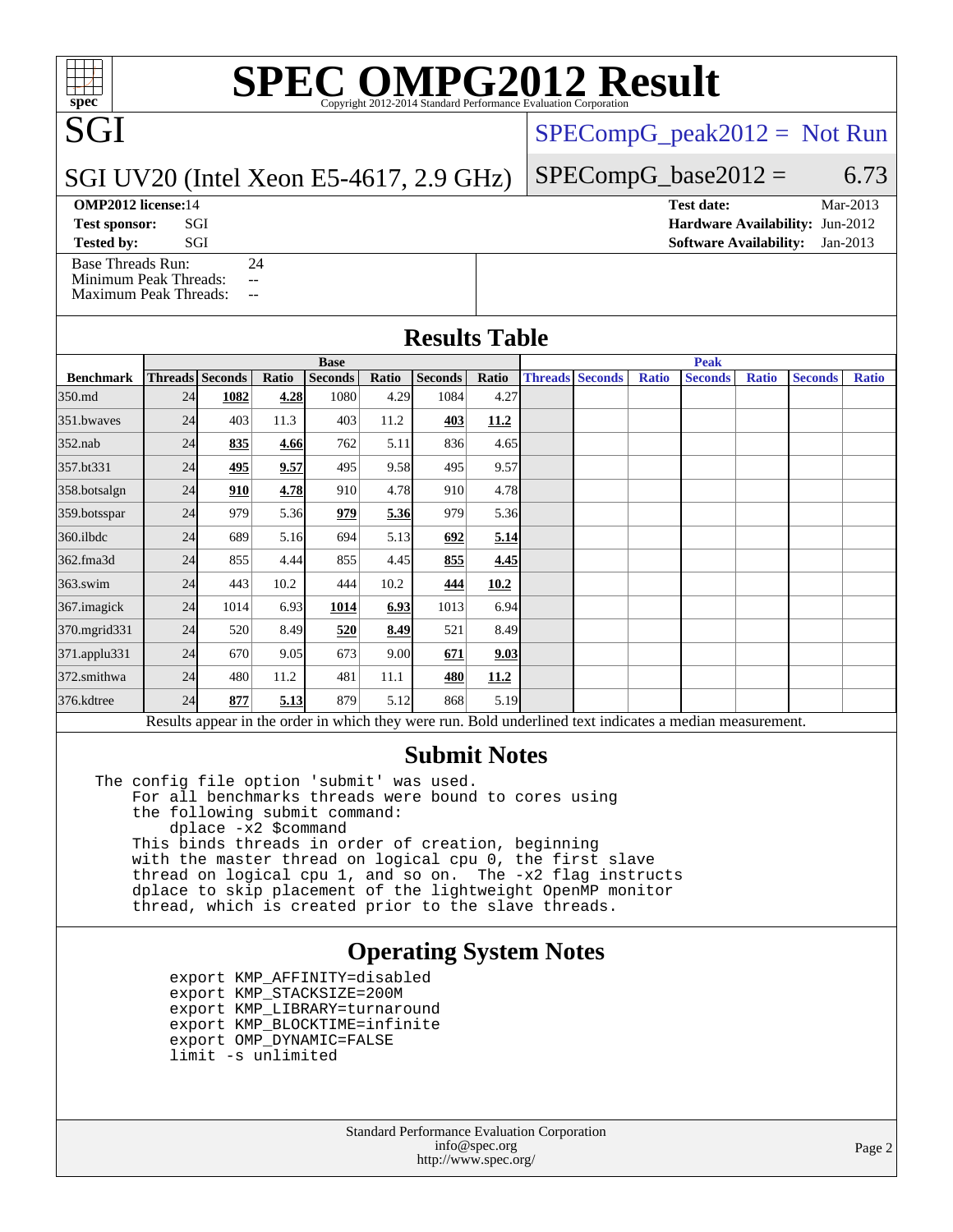# **[SPEC OMPG2012 Result](http://www.spec.org/auto/omp2012/Docs/result-fields.html#SPECOMPG2012Result)**

# **SGI**

[SPECompG\\_peak2012 =](http://www.spec.org/auto/omp2012/Docs/result-fields.html#SPECompGpeak2012) Not Run

### SGI UV20 (Intel Xeon E5-4617, 2.9 GHz)

 $SPECompG_base2012 = 6.73$  $SPECompG_base2012 = 6.73$ **[OMP2012 license:](http://www.spec.org/auto/omp2012/Docs/result-fields.html#OMP2012license)**14 **[Test date:](http://www.spec.org/auto/omp2012/Docs/result-fields.html#Testdate)** Mar-2013

**[Test sponsor:](http://www.spec.org/auto/omp2012/Docs/result-fields.html#Testsponsor)** SGI **[Hardware Availability:](http://www.spec.org/auto/omp2012/Docs/result-fields.html#HardwareAvailability)** Jun-2012 **[Tested by:](http://www.spec.org/auto/omp2012/Docs/result-fields.html#Testedby)** SGI SOL SERVICE SERVICE SERVICE 2013

## **[General Notes](http://www.spec.org/auto/omp2012/Docs/result-fields.html#GeneralNotes)**

# **[Base Compiler Invocation](http://www.spec.org/auto/omp2012/Docs/result-fields.html#BaseCompilerInvocation)**

[C benchmarks](http://www.spec.org/auto/omp2012/Docs/result-fields.html#Cbenchmarks): [icc](http://www.spec.org/omp2012/results/res2013q2/omp2012-20130318-00026.flags.html#user_CCbase_intel_icc_a87c68a857bc5ec5362391a49d3a37a6)

[C++ benchmarks:](http://www.spec.org/auto/omp2012/Docs/result-fields.html#CXXbenchmarks) [icpc](http://www.spec.org/omp2012/results/res2013q2/omp2012-20130318-00026.flags.html#user_CXXbase_intel_icpc_2d899f8d163502b12eb4a60069f80c1c)

[Fortran benchmarks](http://www.spec.org/auto/omp2012/Docs/result-fields.html#Fortranbenchmarks): [ifort](http://www.spec.org/omp2012/results/res2013q2/omp2012-20130318-00026.flags.html#user_FCbase_intel_ifort_8a5e5e06b19a251bdeaf8fdab5d62f20)

# **[Base Portability Flags](http://www.spec.org/auto/omp2012/Docs/result-fields.html#BasePortabilityFlags)**

 350.md: [-free](http://www.spec.org/omp2012/results/res2013q2/omp2012-20130318-00026.flags.html#user_baseFPORTABILITY350_md_free) 367.imagick: [-std=c99](http://www.spec.org/omp2012/results/res2013q2/omp2012-20130318-00026.flags.html#user_baseCPORTABILITY367_imagick_std_2ec6533b6e06f1c4a6c9b78d9e9cde24)

# **[Base Optimization Flags](http://www.spec.org/auto/omp2012/Docs/result-fields.html#BaseOptimizationFlags)**

[C benchmarks](http://www.spec.org/auto/omp2012/Docs/result-fields.html#Cbenchmarks):

[-O3](http://www.spec.org/omp2012/results/res2013q2/omp2012-20130318-00026.flags.html#user_CCbase_f-O3) [-xAVX](http://www.spec.org/omp2012/results/res2013q2/omp2012-20130318-00026.flags.html#user_CCbase_f-xAVX) [-ipo1](http://www.spec.org/omp2012/results/res2013q2/omp2012-20130318-00026.flags.html#user_CCbase_f-ipo_116921c2575d566c213f1dd5e08493d2) [-openmp](http://www.spec.org/omp2012/results/res2013q2/omp2012-20130318-00026.flags.html#user_CCbase_f-openmp) [-ansi-alias](http://www.spec.org/omp2012/results/res2013q2/omp2012-20130318-00026.flags.html#user_CCbase_f-ansi-alias) [-mcmodel=medium](http://www.spec.org/omp2012/results/res2013q2/omp2012-20130318-00026.flags.html#user_CCbase_f-mcmodel_3a41622424bdd074c4f0f2d2f224c7e5) [-shared-intel](http://www.spec.org/omp2012/results/res2013q2/omp2012-20130318-00026.flags.html#user_CCbase_f-shared-intel)

[C++ benchmarks:](http://www.spec.org/auto/omp2012/Docs/result-fields.html#CXXbenchmarks)

[-O3](http://www.spec.org/omp2012/results/res2013q2/omp2012-20130318-00026.flags.html#user_CXXbase_f-O3) [-xAVX](http://www.spec.org/omp2012/results/res2013q2/omp2012-20130318-00026.flags.html#user_CXXbase_f-xAVX) [-ipo1](http://www.spec.org/omp2012/results/res2013q2/omp2012-20130318-00026.flags.html#user_CXXbase_f-ipo_116921c2575d566c213f1dd5e08493d2) [-openmp](http://www.spec.org/omp2012/results/res2013q2/omp2012-20130318-00026.flags.html#user_CXXbase_f-openmp) [-mcmodel=medium](http://www.spec.org/omp2012/results/res2013q2/omp2012-20130318-00026.flags.html#user_CXXbase_f-mcmodel_3a41622424bdd074c4f0f2d2f224c7e5) [-shared-intel](http://www.spec.org/omp2012/results/res2013q2/omp2012-20130318-00026.flags.html#user_CXXbase_f-shared-intel)

[Fortran benchmarks](http://www.spec.org/auto/omp2012/Docs/result-fields.html#Fortranbenchmarks):

[-O3](http://www.spec.org/omp2012/results/res2013q2/omp2012-20130318-00026.flags.html#user_FCbase_f-O3) [-xAVX](http://www.spec.org/omp2012/results/res2013q2/omp2012-20130318-00026.flags.html#user_FCbase_f-xAVX) [-ipo1](http://www.spec.org/omp2012/results/res2013q2/omp2012-20130318-00026.flags.html#user_FCbase_f-ipo_116921c2575d566c213f1dd5e08493d2) [-openmp](http://www.spec.org/omp2012/results/res2013q2/omp2012-20130318-00026.flags.html#user_FCbase_f-openmp) [-mcmodel=medium](http://www.spec.org/omp2012/results/res2013q2/omp2012-20130318-00026.flags.html#user_FCbase_f-mcmodel_3a41622424bdd074c4f0f2d2f224c7e5) [-shared-intel](http://www.spec.org/omp2012/results/res2013q2/omp2012-20130318-00026.flags.html#user_FCbase_f-shared-intel)

The flags file that was used to format this result can be browsed at <http://www.spec.org/omp2012/flags/SGI-OMP2012-ic13.20130403.html>

You can also download the XML flags source by saving the following link: <http://www.spec.org/omp2012/flags/SGI-OMP2012-ic13.20130403.xml>